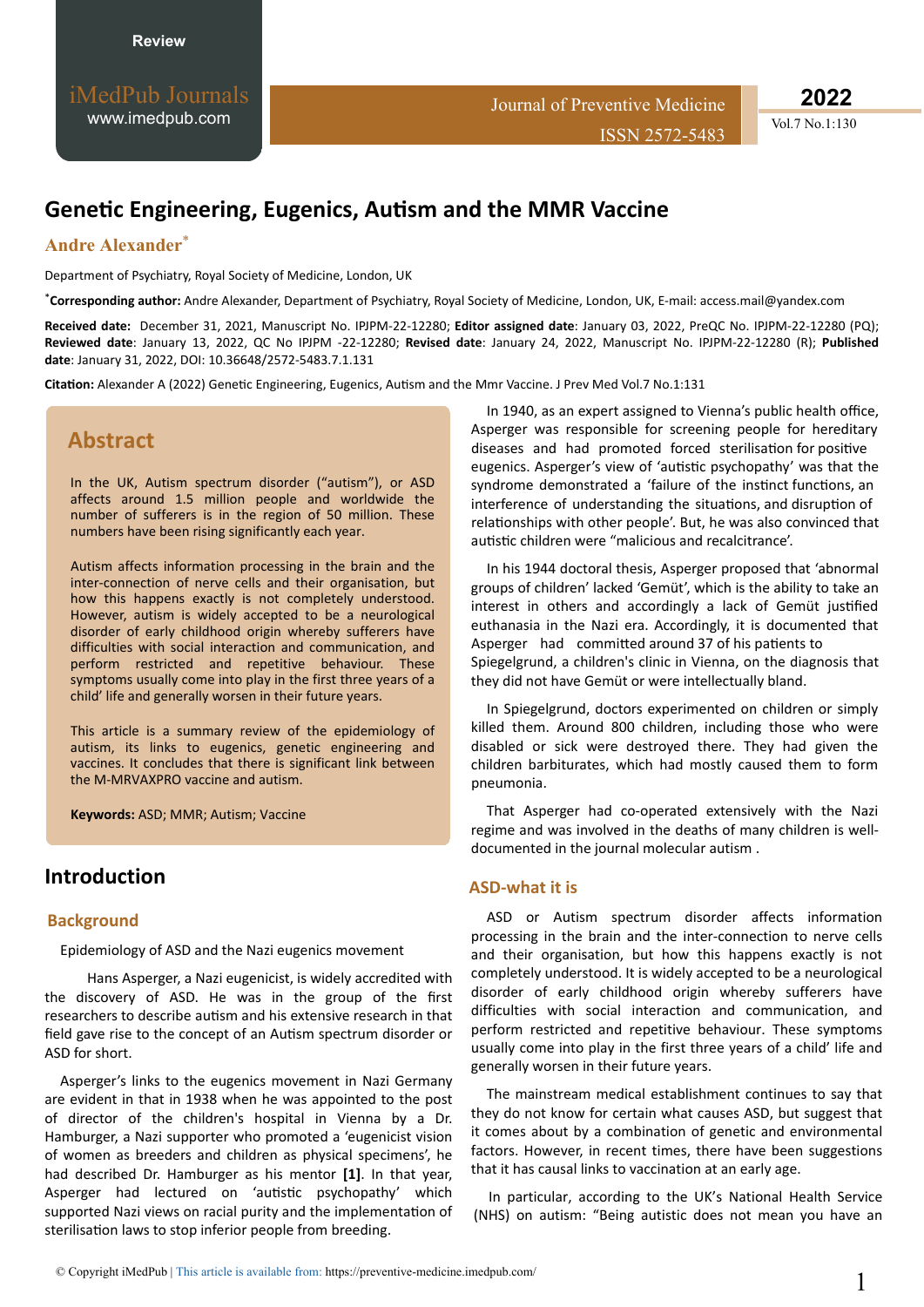ISSN 2572-5483 Vol.7 No.1:130

illness or disease. It means your brain works in a different way from other people". This information, however, is not borne out by the facts surrounding autism and can be considered

significantly misleading in regard to the clinical nature of autism, its epidemiology and history as will be shown later on in this article.

### **Symptoms of autism**

Autistic sufferers tend to have these tendencies:

- They generally avoid pointing at objects to show interest.
- **•** They avoid looking at objects when another person points at them.
- They have trouble relating to others or not have an interest in other people at all.
- **•** They avoid eye contact and want to be alone.
- **•** They have trouble understanding other people's feelings or talking about their own feelings.
- **•** They prefer not to be held or cuddled, or might cuddle only when they want to.
- **•** They appear to be unaware when people talk to them, but respond to other sounds.
- **•** They are very interested in people, but do not know how to talk, play, or relate to them.
- **•** They repeat or echo words or phrases said to them, or repeat words or phrases in place of normal language.
- **•** They have trouble expressing their needs using typical words or motions.
- **•** They do not play "pretend" games (for example, not pretend to "feed" a doll).
- They tend to repeat actions over and over again.
- They have trouble adapting when a routine changes.
- They have unusual reactions to the way things smell, taste, look, feel, or sound.
- **•** They lose skills they once had (for example, stop saying words they were using).

### **The spectacular rise of autism**

According the US Center for Disease Control and Prevention (CDC), at the start of the millennium, the rate of Autism

Spectrum Disorder (ASD, or Autism) was 1 in 150 and this rate was maintained for 2002 **[2]**.

However, since 2004, the rate of autism in the USA has increased significantly as follows:

- **•** 1 in 125 in 2004,
- **•** 1 in 110 in 2006,
- **•** 1 in 88 in 2008,
- **•** 1 in 68 in 2010 and 2012
- **•** And in 2016-1 in 54.

Furthermore, a report published in the Journal of the American Academy of Pediatrics found that in during the study period 2009-2017, 1 in 6 (17%) children in the USA aged 3-17 years were diagnosed with a developmental disability which included ASD, attention-deficit/hyperactivity disorder, blindness, cerebral palsy and others **[3]**.

### **ƵƟƐm in the UK and worldwide**

In 1964, the medical research council undertook the trialling of measles vaccines for over 36,000 children in the UK and during 1986 to 1990, the vaccines' immunity was said to be 87% according to a report by researchers Ramsey, Moffat and O'Conner.

However, in that period and up to now, there have been high rises in the rates of ASD in the UK and worldwide **[4]**.

In 1988, in the UK, the Measles, Mumps and Rubella (MMR) vaccine was introduced for children aged 13 to 15 months, with a catch up for children up to pre-school age.

In that year, according to research by published in BMC medicine entitled: "Rate of first recorded diagnosis of autism and other pervasive developmental disorders in United Kingdom general practice, 1988 to 2001", there was only one diagnosis of autism spectrum disorder (includes Pervasive Development Disorder (PDD). However, by the year 2001, this number had increased to 169 **[5] (Table 1)**.

| Year | Number of case |    |             | Person<br>years<br>at risk |        |        | Crude<br><b>Inciden</b><br>ce rate<br>(per<br>10000<br>person<br>-years) |      | Male:<br>Female<br>inciden<br>ce rate<br>ratio |          | Age<br>standa<br>rdised<br>Inciden<br>ce<br>ratio<br>(S.I.R) |    |           |
|------|----------------|----|-------------|----------------------------|--------|--------|--------------------------------------------------------------------------|------|------------------------------------------------|----------|--------------------------------------------------------------|----|-----------|
|      | All            | M  | F           | All                        | M      | F      | All                                                                      | м    | F                                              |          | All                                                          | м  | F         |
| 1988 | 1              | 1  | 0           | 94474                      | 49353  | 45121  | 0.11                                                                     | 0.20 | 0.2                                            | $\infty$ | 8                                                            | 10 | $\circ$   |
| 1989 | 6              | 6  | $\mathbf 0$ | 260978                     | 135542 | 125436 | 0.23                                                                     | 0.44 | 0.44                                           | $\infty$ | 19                                                           | 22 | $\pmb{0}$ |
| 1990 | 21             | 20 | 1           | 613830                     | 332819 | 311012 | 0.33                                                                     | 0.6  | 0.27                                           | 187      | 28                                                           | 32 | 8         |
| 1991 | 45             | 36 | 9           | 111857<br>7                | 576722 | 541855 | 0.4                                                                      | 0.62 | 0.17                                           | 3.8      | 35                                                           | 34 | 42        |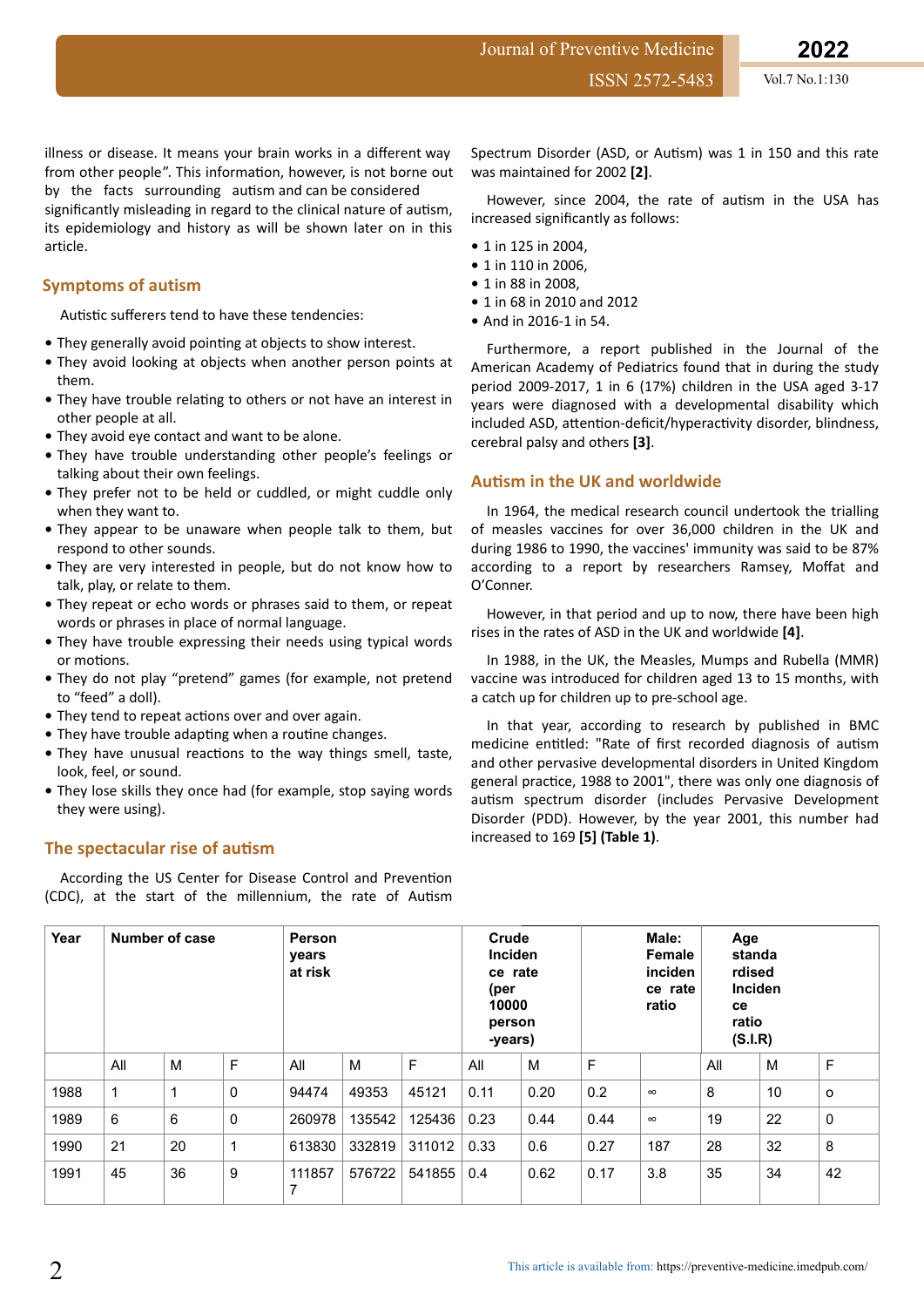Journal of Preventive Medicine

| 1992 | 45   | 37   | 8   | 131160<br>5  | 675188      | 636417      | 0.34 | 0.55 | 0.13 | 4.3 | 31  | 31  | 33  |
|------|------|------|-----|--------------|-------------|-------------|------|------|------|-----|-----|-----|-----|
| 1993 | 69   | 51   | 18  | 137611<br>1  | 707674      | 668437      | 0.50 | 0.72 | 0.27 | 2.7 | 47  | 42  | 72  |
| 1994 | 77   | 61   | 16  | 143252<br>8  | 735395      | 697134      | 0.54 | 0.83 | 0.23 | 3.6 | 52  | 49  | 64  |
| 1995 | 108  | 97   | 11  | 147662<br>7  | 756200      | 720427      | 0.73 | 1.28 | 0.15 | 8.4 | 74  | 79  | 45  |
| 1996 | 102  | 85   | 17  | 138124<br>2  | 705526      | 675716      | 0.74 | 1.21 | 0.26 | 4.8 | 78  | 78  | 77  |
| 1997 | 133  | 115  | 18  | 128315<br>1  | 653791      | 629359      | 1.04 | 1.76 | 0.29 | 6.2 | 114 | 119 | 89  |
| 1998 | 192  | 152  | 40  | 122805<br>8  | 624723      | 603335      | 1.56 | 2.43 | 0.66 | 3.7 | leo | 173 | 218 |
| 1999 | 231  | 193  | 38  | 112138<br>3  | 568937      | 552446      | 2.06 | 3.39 | 0.69 | 4.9 | 242 | 244 | 231 |
| 2000 | 211  | 179  | 32  | 935906       | 474344      | 461562      | 2.26 | 3.77 | 0.69 | 5.4 | 277 | 284 | 244 |
| 2001 | 169  | 139  | 30  | 567058       | 287574      | 279483      | 2.98 | 4.83 | 1.07 | 4.5 | 365 | 361 | 388 |
| All  | 1410 | 1172 | 238 | 142315<br>26 | 728378<br>7 | 604773<br>9 | 0.99 | 1.61 | 0.34 | 4.8 | 100 | 100 | 100 |

Table 1: Autism rates in the UK in 2012 to the present time.

A UK Parliament report on autism prevalence in the UK which was based on research completed in 2012, found in that year, the affliction rate was around 700,000.

In 2020, the report of the UK's national council on severe autism, noted a dramatic rise in autism among the UK's school children which was at the rate of 2% of the school population. By extrapolation as applied to the adult population in the UK, around 1.5 million in the UK are suffering from ASD-a pandemic increase of some 214% from 700,000 in 2012 only 8 years ago.

#### **ƵƚŝƐm rates worldwide**

According to the World Health Organization (WHO) in 2020, 1 in 160 in the world suffer with ASD-around 50 million people worldwide.

#### **Autism causes and vaccines**

The World Health Organization opines that available scientific evidence suggests that there are probably many factors that make a child more likely to have an ASD, including environmental and genetic factors.

According to WHO, the available epidemiological data are conclusive that there is no evidence of a causal association between measles, mumps and rubella vaccines and ASD and that furthermore, there is also no evidence to suggest that any other childhood vaccine may increase the risk of ASD.

### **Research of Dr. Andrew Wake ield**

Andrew Wakefield was a doctor at the Royal Free hospital in London who in the late 90's published an article in a British medical journal called The Lancet. The article asserted that there was a link between autism and the measles vaccine from the cases he had examined whereby normally developing children got autistic symptoms soon after the MMR vaccine had been given to them.

However, his research was widely condemned by his regulatory body, the General Medical Council (GMC) which ruled that although his finding were scientific, he had acted "dishonestly and irresponsibly" as (in the main): 1. He had not gained the required approvals to conduct the research on the children and 2. Had failed to disclosed his role as a paid advisor in a lawsuit claiming that the MMR vaccine had damaged their children .

#### **Post Wakefield MMR vaccines and autism research**

An April 2019 paper entitled: Measles, mumps, rubella vaccination and autism: A nationwide cohort study, sponsored by the Danish ministry of health and the Nova Nordisk foundation, presented the outcome of a study to assess whether the MMR vaccine increased the risk for autism in children. The research was set in Denmark and covered the period 1999 to 2010 with a follow up to 2013 **[6]**.

### **Empirical nature of research and conflict of interest of researchers**

The research was essentially empirical in nature and unlike Wakefield's research, no individual medical charts had been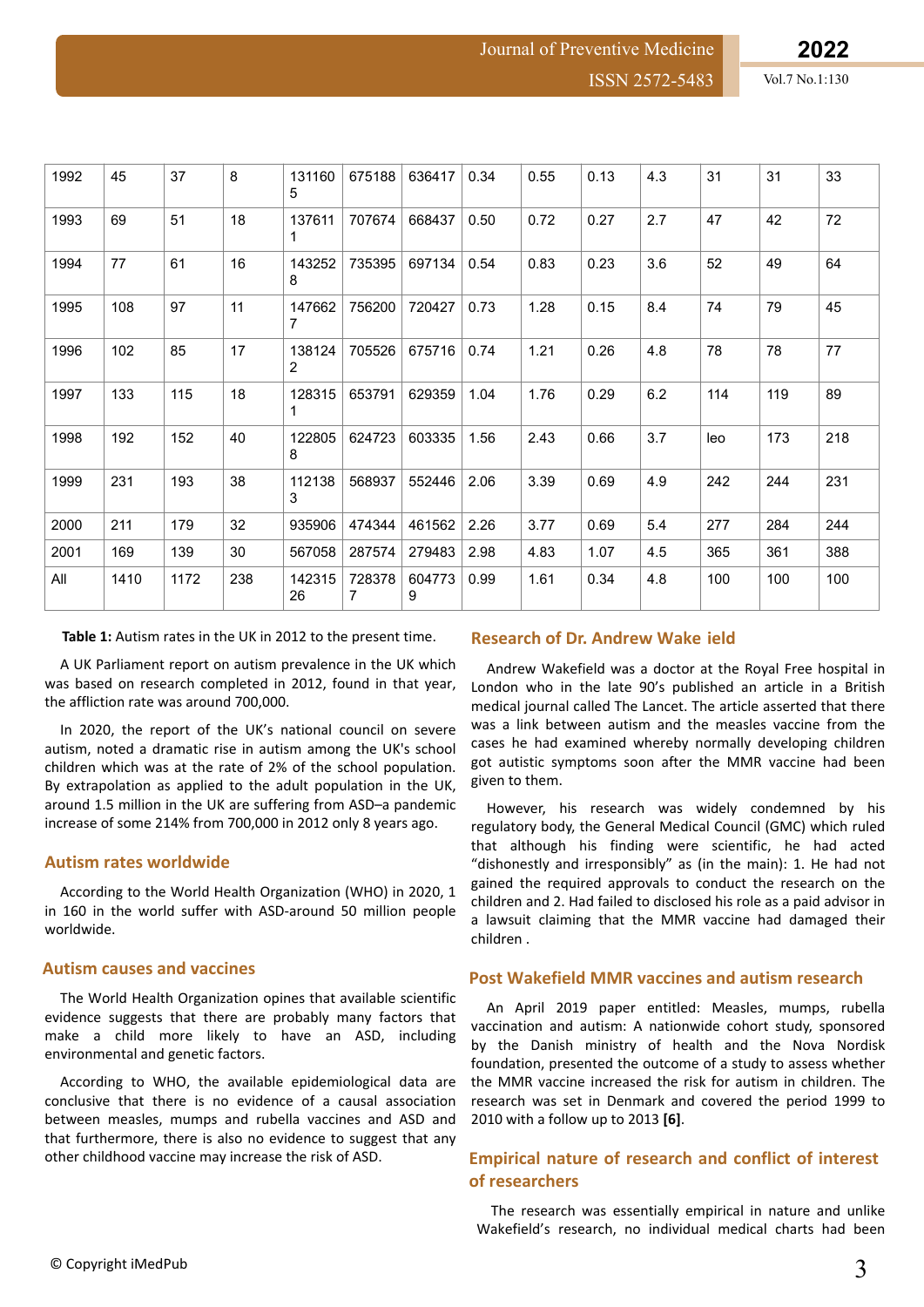Journal of Preventive Medicine

studied for causal links and no experimental data had been relied upon.

Despite these limitations and also that the researchers had a conflict of interest, the research has been widely accepted as confirmation that there is no link between the MMR vaccine and autism

The "conflict of interest" nature of the research is that it was jointly sponsored by the Danish ministry of health which *via* its vaccination policy in Denmark as conducted by its agency, the Danish Medicines Agency, and its co-sponsor The Nova Nordisk Foundation, had a vested interest in the research outcome showing that there is no link between the MMR vaccine and autism. The Nova Nordisk foundation, an international healthcare organization with strong links to the vaccine promoters, Bill and Melinda gates foundation as well as the major vaccine producers.

### **The MMR Vaccine**

In 1971 the pharmaceutical company Merck was licensed to produce and sell its MMR vaccine which is predominantly used for MMR vaccinations worldwide.

### **How it works**

The vaccine seeks to immunize against measles, mumps and rubella (German measles). The M-M-RVAXPRO vaccine injects elements into the body which are thought to be particles of the measles, mumps, and rubella viruses which have been made weak in anticipation that the subject's immune system (the body's natural defenses) will make antibodies against the diseases and prevent the subject getting them.

The vaccine is composed of a number of potentially toxic materials which are thought to have an adverse effect, especially severe neurological ones and in some cases are morally and ethically non-conforming.

### **MMR Vaccine-M-M-RVAXPRO-composition and effects**

The M-MRVAXPRO vaccine consists of the following components. Their adverse indications are indicated next to their descriptions.

It will be noted that one or more of these components are significantly linked to the development of ASD:

• More commonly known as a food additive, MSG is also used as a stabilizer to help vaccines remain unchanged when exposed to heat, light, acidity or humidity. Adverse indication: MSG has been called an "excitotoxin," which is a term used to describe a class of chemicals which by their over-stimulation of neuron receptors in the brain, cause them to die .

Furthermore, a 2014 paper in the journal, Archives of Medical Research, entitled, <a>[9]</a> Excitotoxicity triggered by neonatal monosodium glutamate treatment and blood-brain barrier function, by researchers Gudiño-Cabrera G, et al. concludes that excitotoxicity triggered by neonatal MSG treatment produces a

significant pathophysiological impact on adulthood, which could be due to modifications in the Blood–Brain Barrier (BBB) permeability and vice versa.

- MSG's links to autism was established in a paper published in the Indonesian Journal of Pharmacy entitled, Monosodium glutamate exposure at early development stage increases apoptosis and stereotypic behaviour risks on Zebrafish () larvae, by researchers Kurnianingsih N, et al. concludes that "..glutamate may give neurotoxic effects and contribute to Autism Spectrum Disorder (ASD)..". In their study the researchers investigated prolonged exposure effects of 10 ug/mL MSG on intracellular calcium level, bax, bcl-2, ratio of bax/bcl-2 genes expression, caspase-3, apoptosis of brain cells and stereotypic behaviour of Zebrafish () larvae at their early developmental stages. Their research found that MSG exposure at early embryonic stage did increase brain cell damage and produced a significant behaviour changes. Adverse indication: causes autism .
- This compound again consists of antigens thought to be associated with the Rubella "virus". It is produced as attenuation (weakened version) of the antigen in the hope that an "immune" response will be produced. It is constructed utilizing WI-38 which is a diploid human cell line composed of fibroblasts (connective tissue) derived from lung tissue of a 3month-gestation aborted female fetus. Adverse indication: Many may consider the use of materials from aborted babies promotes an industry of infant slaughter for commercial purposes .
- This is an artificial/genetically modified (GMO) DNA/genetic material for the replacement, addition, suppression, or deletion of the genetic composition of the body. It alters, or replaces the naturally-occurring Human Albumin (HA) in the body with is a serum-binding protein. If HA is not adequately and properly present in the body, severe illness, or death can result. It is constructed from the cells of aborted fetuses and other similar materials. Adverse indication: The long-term effects of the introduction of artificial genetically modified DNA into humans have not been researched specifically for adverse reactions. However, as rHA replaces, or suppresses naturally occurring HA, it is a potential severe disruptor as it genetically alters the body's genetic structure which could result in the recipient's severe illness and death. Furthermore, many would object to how it is constructed in that this process utilizes the remains of aborted babies and as such may be morally unacceptable and unethical.
- This is used as a preservative or bulking agent. Adverse indication: Sucrose may contribute to the development of metabolic syndrome, including increased risk for type 2 diabetes, weight gain and obesity in adults and children .
- (cooked fish and animal (normally pigs) collagen/skin parts. Adverse indication: it may provoke an allergic, or religious response from those whose religion does not permit them to consume pork.
- This is an artificially engineered medium which is useful with (test tube) diagnostic serum for growth of a wide range of cells. Media 199 are formulated with either Earle's salts or Hank's salts. Adverse indication: Media utilizing Hank's salts are not designed for use within a human body.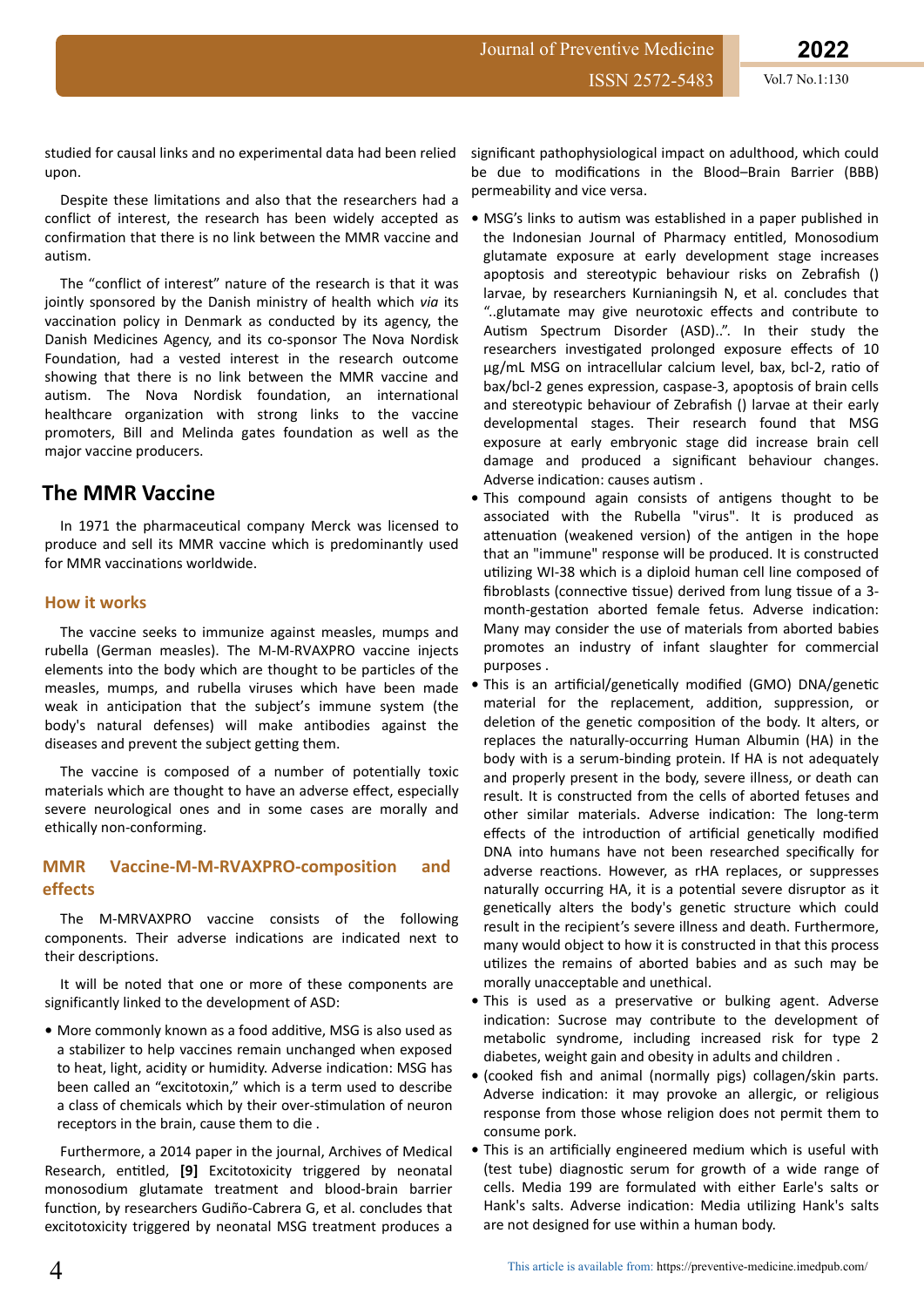- **•** Sorbitol is about 60% as sweet as sucrose (table sugar). It is used as a preservative or bulking agent in the manufacture of vaccines. Adverse indication: Sorbitol is contra-indicated for consumption by children under the age of 1 year as it may cause severe diarrhea. In that regard, it is to be noted that vaccination of children with the MMR vaccine starts from the age of 9 months.
- **•** This is made up of antigens which are thought to be produced by the body when it fights infections such as measles. They are NOT "virus" particles, but rather part of the body's own DNA and are non-specific. Adverse indication: This element is cultured in chicken embryo cells and may induce an allergic response from those sensitive to poultry .
- This is made up of antigens which are thought to be produced by the body when it fights infections such as measles. They are NOT "virus" particles, but rather part of the body's own DNA and are non-specific. Adverse indication: this element is cultured in chicken embryo cells and may induce an allergic response from those sensitive to poultry.
- This is an antibiotic. Adverse indication: this element includes seizures as a side effect.
- **•** This is a drug used principally to induce diarrhoea. Adverse indication: One of its effects is seizures.
- This is normally used for kidney stones. Adverse indication: No serious side effects have been found.
- **•** : A compound used for cellular cultures.
- Adverse indication: None yet found.
- **•** Phenol Red is both corrosive and toxic. It is used to improve the growth of cell cultures and is useful as a cell growth tracker. Adverse indication: if Phenol Red touches the skin it can burn through it and if swallowed it can cause problems as well. Deaths have been caused if it is on more than 25% of the skin area or if as little as 15 mL are consumed.
- Sodium bicarbonate: antacid buffer; Hydrochloric acid (used to adjust pH); sodium hydroxide (used to adjust pH)

# **Conclusion**

Whilst the exact origin and cause of ASD remain unclear, from the review of the vaccinology, in particular, the seminal work of Nia Kurnianingsih, Juliyatin Putri Utami, Nurdiana Nurdiana and Diana Lyrawat and considering the other MMR vaccine ingredients, there appears to be a serious causative link between the incidences of ASD and the vaccine's widespread use.

# **Author's Declaration**

### **Ethics approval and consent to participate**

I, the undersigned, declare that this manuscript is original, has not been published before and is not currently being considered for publication elsewhere. I further confirm that any aspect of the work covered in this manuscript that has involved either experimental animals or human patients has been conducted with the ethical approval of all relevant bodies and that such approvals are acknowledged within the manuscript.

# **Consent for Publication**

Journal of Preventive Medicine

I consent to the publication of this manuscript and have no cause to draw the attention of the Editor to any of my publications that refer to aspects of the manuscript presently being submitted.

# **Availability of Data and Materials**

The data and materials used to produce this manuscript are listed in the references section below and to the best of my knowledge are freely available for review at the current time.

# **Competing Interests**

I have no cause to draw the attention of the Editor to any facts which may be considered as potential conflicts of interest.

I confirm that I have given due consideration to the protection of intellectual property associated with this work and that there are no impediments to publication, including the timing of publication, with respect to intellectual property. In so doing I confirm that I have followed all applicable regulations concerning intellectual property.

# **Funding**

I have no cause to draw the attention of the Editor to any financial contributions to this work and/or wish to confirm that there are no known conflicts of interest associated with this publication and there has been no significant financial support for this work that could have influenced its outcome.

# **Authors' Contributions**

I confirm that the manuscript has been read and approved by myself and that there are no other persons who satisfied the criteria for authorship who are not listed.

I declare that the corresponding author is I and as such I am the sole contact for the complete editorial process and hereby confirm that I have provided a current, correct email address which is accessible by all relevant persons and to accept email from biomaterials@online.be.

### **References**

- 1. Czech H (2018) Hans asperger, national [socialism, and "race](https://molecularautism.biomedcentral.com/articles/10.1186/s13229-018-0208-6) [hygiene" in Nazi-era Vienna](https://molecularautism.biomedcentral.com/articles/10.1186/s13229-018-0208-6). Mol Autism 9: 1-43.
- 2. Maenner MJ, Shaw KA, Baio J, Washington A, Patrick A, et al. (2020) Prevalence of autism [spectrum disorder among children](https://www.cdc.gov/mmwr/volumes/69/ss/ss6904a1.htm) aged 8 years-Autism [and developmental](https://www.cdc.gov/mmwr/volumes/69/ss/ss6904a1.htm) disabilities monitoring [network, 11 sites, United States, 2016.](https://www.cdc.gov/mmwr/volumes/69/ss/ss6904a1.htm) MMWR 69: 1-12.
- 3. Zablotsky B, Black LI, Maenner MJ, Schieve, LA, Danielson LA, et al. (201[9\) Prevalence and trends of developmental](https://publications.aap.org/pediatrics/article/144/4/e20190811/76974/Prevalence-and-Trends-of-Developmental) disabilities among [children in the United States: 2009-2017.](https://publications.aap.org/pediatrics/article/144/4/e20190811/76974/Prevalence-and-Trends-of-Developmental) Pediatrics 144: 20190811.
- 4. Taylor B, Jick H, MacLaughlin D (2013) [Prevalence and incidence](https://bmjopen.bmj.com/content/3/10/e003219) rates of autism in the UK: time [trend from 2004-2010 in children](https://bmjopen.bmj.com/content/3/10/e003219) [aged 8 years.](https://bmjopen.bmj.com/content/3/10/e003219) BMJ Open 3: 1-6.